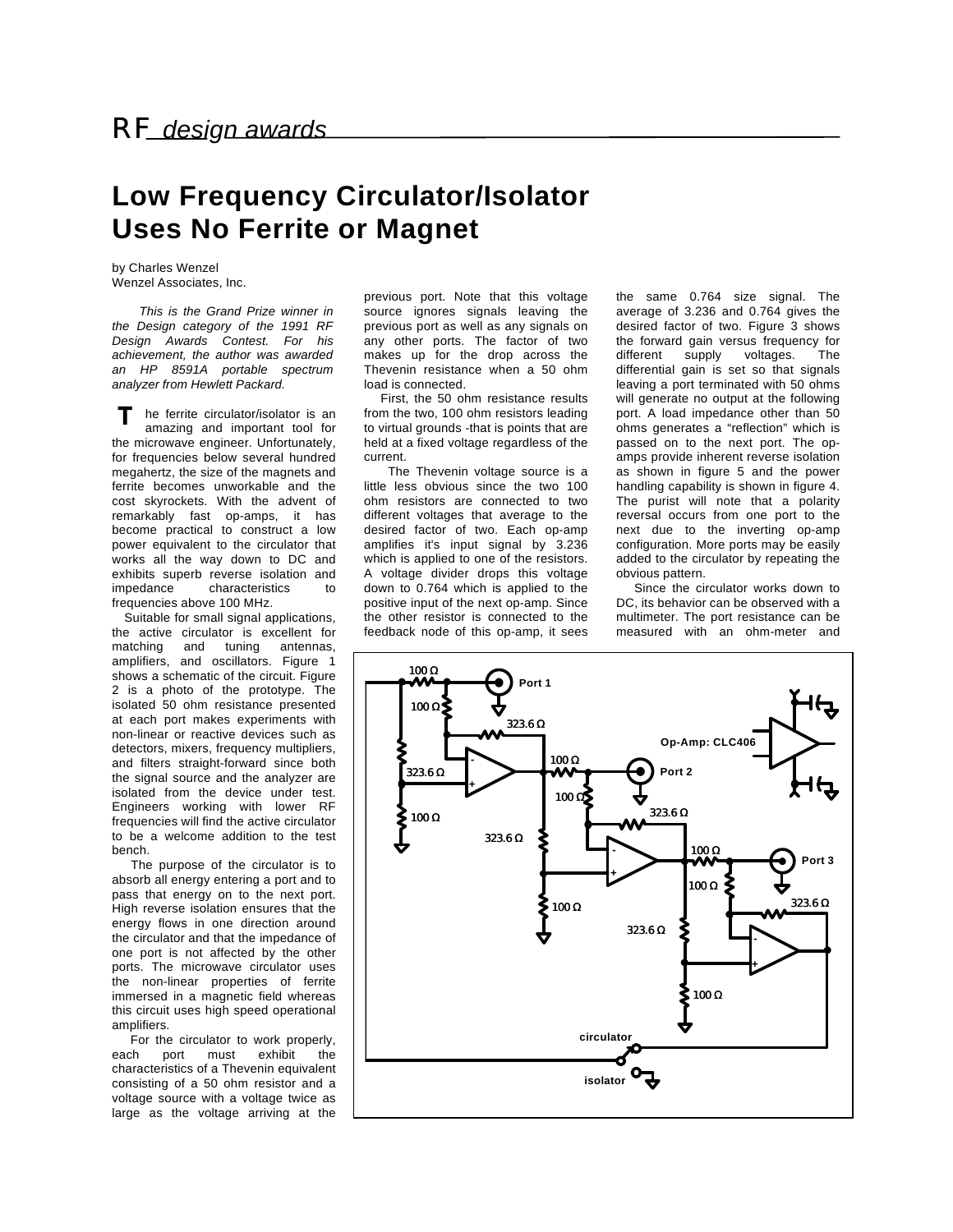

**Figure 2. Constructed low frequency circulator/isolator.**

during the measurement the ohmmeter's test voltage appears at the next port (inverted). If -1 VDC is applied to port 1 then 1 VDC will appear across 50 ohms at port 2 and 0 VDC will appear at port 3. But if the load is removed at port 2 then the 1 VDC will "reflect in phase" and constructively add to give 2 volts at port 2 and the reflected 1 VDC will appear at port 3 (as -1 VDC due to the op-amp inversion). Now if port 2 is shorted then the 1 VDC will "reflect out of phase" and will destructively add to give 0 VDC at port 2 ( an unusual way to describe why a short gives 0 VDC). This inverted volt circulates to port 3 where +1 VDC appears across the load !

## **COMPONENT SELECTION**

 The CLC406 op-amp selected for this design is not the fastest or highest power device that Comlinear Corporation manufactures, but instead represents the economy end of the spectrum with a price below \$10. As Figures one through three show, this inexpensive amp delivers impressive performance at 5 VDC, even better performance near the absolute maximum rating at 6.8 VDC, and amazing performance well above spec. limit at 12 VDC! Operating above maximum ratings is not recommended. A better choice would be to select a faster, more powerful op-amp (or use sockets).

 Stable, low inductance precision resistors are required for optimum results. The 323.6 ohm resistance can be achieved by paralleling a 330 ohm with a 16.8 kohm. The resistor values shown may be scaled to build a circulator with a different characteristic impedance. For example, a 75 ohm

circulator would use resistors 1.5 times larger in all positions. It is interesting to note that a circulator could be built with a different characteristic impedance at each port.

 Bypass capacitors must be connected to both power supply pins of each opamp to the ground plane. The prototype uses 0.1 uF ceramic chip capacitors soldered directly from the IC to the ground plane.

## **APPLICATIONS**

 The circulator is a natural choice for the matching and tuning of low level amplifiers. With the signal source connected to port 1, the amplifier's input or output to port 2, and a signal analyzer to port 3, the amplifier is tuned for maximum return loss by adjusting for minimum signal at port 3. A high return loss is synonymous with a good VSWR since a well matched amplifier will "return", as a reflection, very little of the input signal.

 Low level signal sources may also be adjusted for 50 ohm output impedance in a similar way. Simply adjust the frequency of the test signal until it is close to the carrier then tune the source for minimum reflection. Again, the reflected signal appears at the next port. If the source's amplitude is too high for the circulator's op-amps to handle just add an accurate attenuator. The circulator's accuracy is sufficiently high to "see" the return loss of a source through a small pad. Remember, the test signal passes through the pad twice and is attenuated each time so the return loss will seem better than it actually is by twice the attenuator value. In fact, a pad terminated with an open or



**Figure 3. Forward gain versus frequency for different supply voltages.**



**Figure 4. Distortion versus input power for different supply voltages.**



## **Figure 5. Reverse isolation versus frequency for different supply voltages.**

short will exhibit a return loss exactly twice the pad's attenuation factor since the return loss of an open or short is zero.

 Antennas may be tuned in a similar manner without using large signals that might cause interference with others. A low power generator is connected to port 1, the antenna to port 2, and some form of power or signal level indicator to port 3. The signal level at port 3 is proportional to the transmission loss and should be minimized by tuning the antenna matching network.